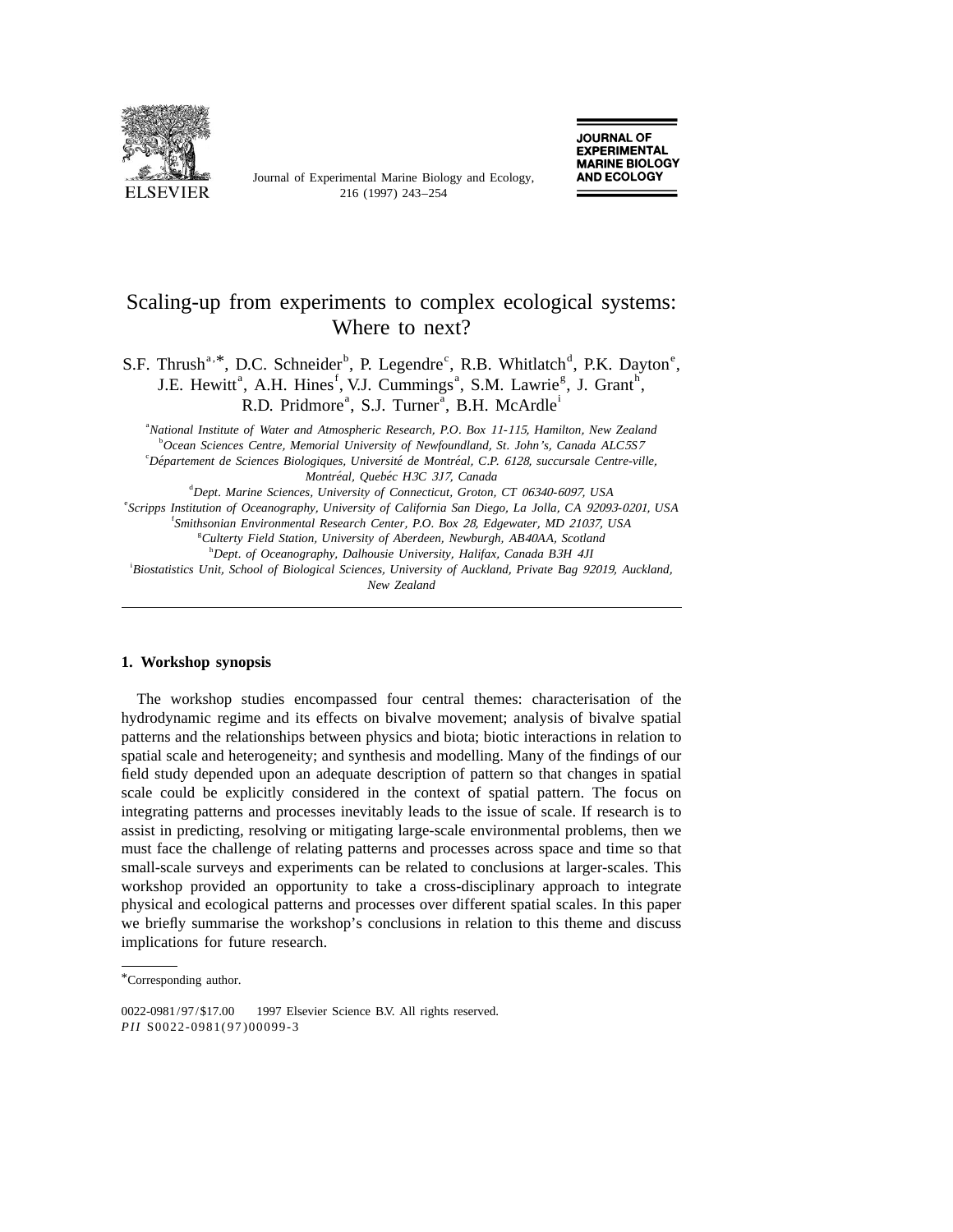#### 1.1. *Hydrodynamics and its influence on biota*

Sandflat morphology, waves and tides influence energy dissipation and sediment transport on the Wiroa sandflat. Even on this extensive sandflat, field observations and hydrodynamic modelling portray a complex picture of sediment transport and highlight the key role of the coupling between wind waves, tidal currents and the tidally-varying water depth in mobilising bed sediments and associated material (Bell et al., 1997). On a day-to-day basis, hydrodynamic conditions are especially important when the water is shallow enough  $( $20 \text{ cm}$  deep at our site) for waves to stir the bed and tidal currents$ are strong enough to transport resuspended material, including larvae and juvenile infauna. Less frequent events (e.g., storms) that coincide with spring tides can have a major influence on the Wiroa sandflat (Dolphin et al., 1995), but none occurred during the workshop.

Despite the importance of physical processes on the sandflat, hydrodynamic models failed to predict spatial variation of sediment transport within the study site (Grant et al., 1997). The model resolution was probably too coarse to accurately model the influence of topographic features in the vicinity of the study site (Grant et al., 1997). The spatial variability in sediment transport measurements over the study area demonstrated the potential limitation of unreplicated studies, even of largely physically driven processes. Measurements of sediment deposition and erosion around the study site were used as a template for the distribution of post-settlement bivalves. Generally, the areas of greatest sediment deposition and highest juvenile bivalve abundances co-occurred. Nevertheless, sediment flux was not a perfect template for post-settlement bivalve movement. High densities of adult *Macomona liliana* Iredale were correlated with an increased flux of post-settlement bivalves (Turner et al., 1997). The effects of resident adult *Macomona* on juvenile bivalves were species-specific and dependent on hydrodynamic conditions; the negative effects of background *Macomona* density were most consistent during the periods of calm weather.

Matching hydrodynamic processes with biological patterns and processes proved difficult because biological and physical measurements have different frequencies and resolutions. In particular, biota density variations integrated physical events operating on different time scales. Legendre et al. (1997) illustrated how spatial relationships and distributions of different size classes of bivalves were correlated with, and can be modelled by, different environmental processes. The hydrodynamic variables available for analysis (flood and ebb tide shear stresses and work done on the sandflat by waves) were only partly helpful at explaining bivalve distributions. Position variables (elevation and the percentage of time sites were covered by  $> 20$  cm of water on spring tides) proved the most useful. Even so, the fraction of variability unexplained by the physical variables remained high (20–90%), especially for smaller bivalves.

### 1.2. *Extrinsic determinants of spatial pattern for infaunal bivalves*

Different spatial structures were apparent for adult and juvenile bivalves at the scale of the study site. Large *Macomona* ( $> 15$  mm shell length) in particular exhibited a ''wave-like'' spatial structure with high densities in the north-west corner of the study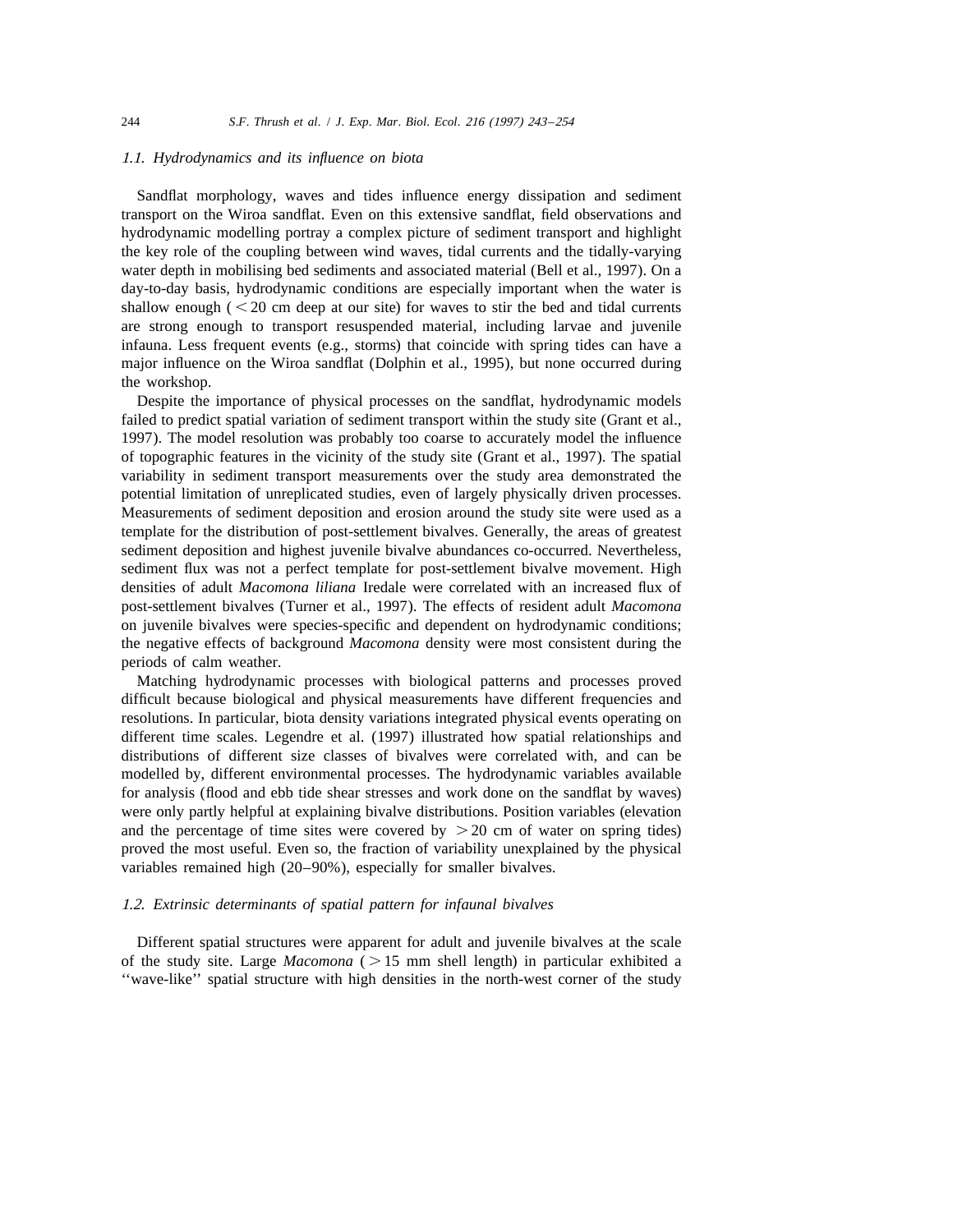site. In contrast, smaller *Macomona* and *Austrovenus stutchburyi* (Gray) (2.5–4 mm shell length) displayed weaker but still significant spatial gradients across the study site (Legendre et al., 1997). Physical variables derived from sampling the study site and from hydrodynamic models were most useful in explaining large-scale variation in the density of adult *Macomona* and *Austrovenus* (Legendre et al., 1997). Principal component analysis and spatial modelling indicated that the importance of physical and biological processes varied for different-sized bivalves across the 12.5 ha study site. Juvenile bivalves were less spatially structured than larger size classes. No significant adult–juvenile interactions were identified by our spatial modelling over the study site. However, multi-scale sampling (1 m–1000 m spatial scales) of the Wiroa sandflat prior to the workshop experimental studies detected both local  $(< 1 \text{ m } \text{lag})$  negative correlations of juvenile and adult *Macomona* and positive associations between adults and juveniles at a lag of 5 m (Hewitt et al., 1997). This preliminary study was important in deciding at what scale the other workshop studies were to be conducted. This is important when, as demonstrated here, our perceptions of adult–juvenile spatial relationships clearly depend on the scale of study.

# 1.3. *Biotic interactions in relation to scale and heterogeneity*

Significant negative effects of high densities of adult *Macomona* on juvenile conspecifics and some other infauna were detected in the experimental plots with concurrent relations also apparent at the scale of the study site. The multi-scale study of Hewitt et al. (1997) helps to explain the disparity in the importance of adult–juvenile interactions between the spatial modelling (Legendre et al., 1997) and the manipulative experiment that was nested within the adult *Macomona* density-scape (Thrush et al., 1997b). Over small spatial scales, it appears that juvenile *Macomona* avoid adults, or have low survivorship if close to them. However, over larger spatial scales juveniles and adults prefer similar physical conditions. The effect of experimental and background density variation of adult *Macomona* on juvenile conspecifics (Thrush et al., 1997b) was re-analysed by including the important physical variables identified by Legendre et al. (1997) and the number of juvenile bivalves (averaged over the duration of the experiment) moving with sediment bedload (Turner et al., 1997). The effect of background density variation of adult *Macomona* on juveniles, although reduced in magnitude, was still important (Table 1). Thus, although the intensity and direction of correlation changed with scale and distributions were affected by environmental gradients, small-scale adult–juvenile interactions are apparently nested within largerscale associations.

Negative adult–juvenile interactions were apparent for deposit-feeding *Macomona*, but less clear cut for the suspension-feeding *Austrovenus*. This is consistent with the literature (see Olafsson et al. (1994) for a recent review). Negative effects of adult *Austrovenus* on recruits were only apparent at densities that reflected the highest densities on the Wiroa sandflat (Whitlatch et al., 1997).

An interesting result of the Whitlatch et al. (1997) experiment was the plot-sizedependent rates of siphon nipping on *Austrovenus*. Flatfish responded to prey patch size even when prey density was quite low. Similarly, eagle rays appeared to respond to the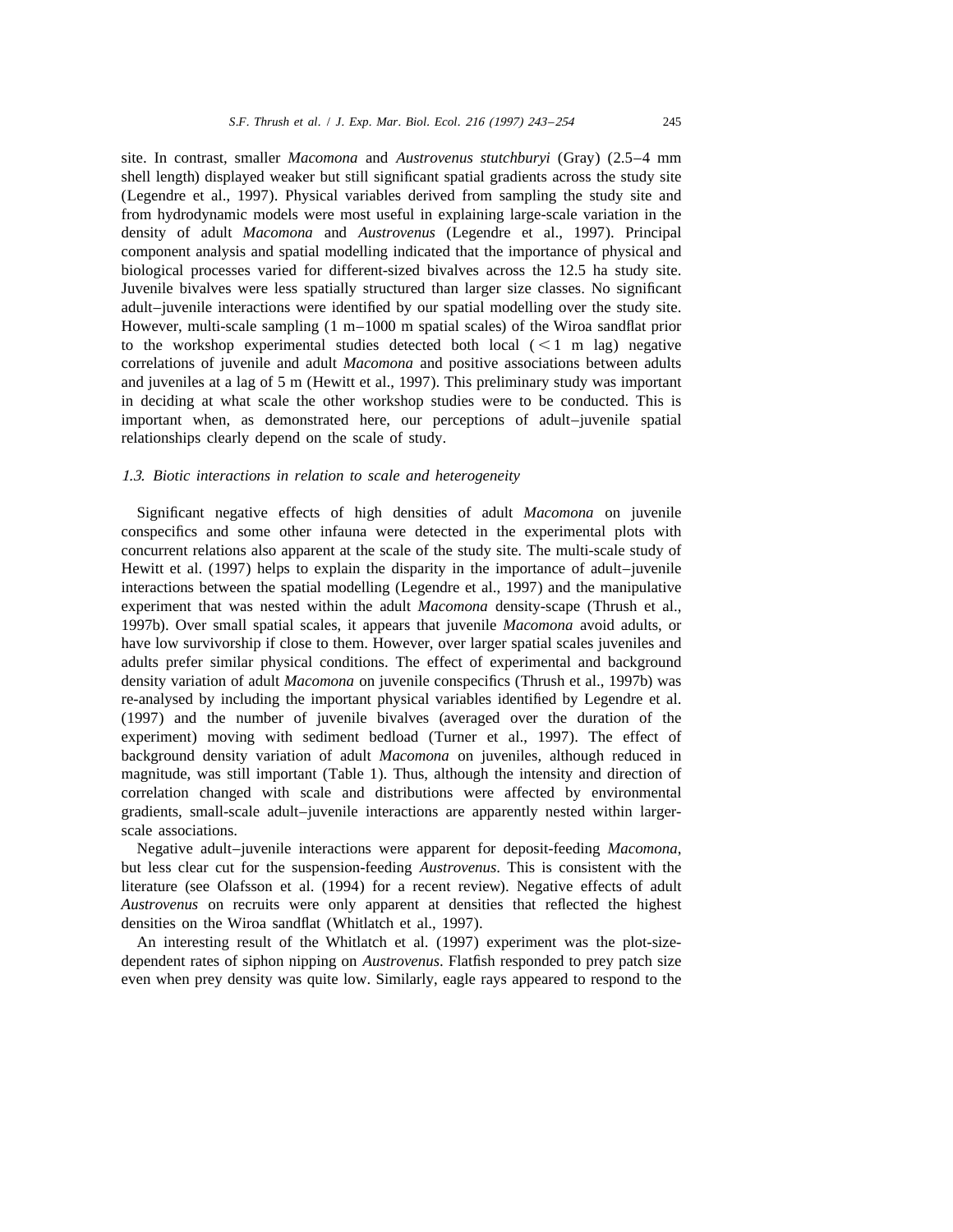Table 1

Generalised linear model analyses<sup>ª</sup> on the effects of all the physical and biological continuous variables measured at the study site, including experimental and background densities of large *Macomona* ( $> 15$  mm shell length), on the number of recruit *Macomona* ( $<$ 4 mm) collected in experimental plots. Values given are goodness of fit followed by type 3  $\chi^2$  probabilities for the original and the most parsimonious model (– represent factors dropped from this model)

|                                                | Original | Parsimonious |
|------------------------------------------------|----------|--------------|
|                                                | model    | model        |
| Deviance/df                                    | 1.0214   | 1.0621       |
| Pearsons $\chi^2$ deviance/df                  | 0.9734   | 0.9944       |
|                                                | P        | P            |
| Experimental Macomona density <sup>b</sup>     | 0.0014   | 0.0005       |
| Background Macomona density <sup>b</sup>       | 0.0784   | 0.0053       |
| Bedload traps <sup>c</sup>                     | 0.0364   | 0.0051       |
| Bedpans (no shell hash treatment) <sup>c</sup> | 0.0001   | 0.0008       |
| Bedpans (shell hash treatment) $\text{°}$      | 0.1490   | 0.0006       |
| Time covered with $> 20$ cm water <sup>d</sup> | 0.1408   |              |
| Location-North <sup>d</sup>                    | 0.1509   |              |
| Location—East <sup>d</sup>                     | 0.6682   |              |
| $E$ levation <sup>d</sup>                      | 0.1282   | 0.0394       |
| Elevation squared <sup>d</sup>                 | 0.1246   | 0.0320       |
| Elevation cubed <sup>d</sup>                   | 0.1263   | 0.0223       |
| Current velocity ebb <sup>d</sup>              | 0.1801   |              |
| Current velocity flood <sup>d</sup>            | 0.8514   |              |
| Shell hash <sup>d</sup>                        | 0.0540   | 0.0001       |
| Wave stirring <sup>d</sup>                     | 0.0892   | 0.0113       |
| $Wind$ <sub>-SW<sup>d</sup></sub>              | 0.4564   |              |
| Wind-WSW <sup>d</sup>                          | 0.2446   |              |
| Total df                                       | 75       | 75           |

<sup>a</sup>See Thrush et al. (1997a) for reference to statistical modelling technique.

b Factors derived from Thrush et al. (1997a).

c Factors derived from Turner et al. (1997).

d Factors derived Legendre et al. (1997).

natural density patterns of bivalve prey (adult *Macomona*) within the study site. Hines et al. (1997) demonstrated a significant increase in the rate of predation by eagle rays at a threshold of adult *Macomona* above 180 m<sup>-2</sup>. In contrast, there was no evidence of aggregative response to prey patchiness at the scale of the study site or smaller for wading birds (Cummings et al., 1997). Longer term studies are needed to determine the effects of vertebrate predators on the Wiroa sandflat macrobenthic community (Thrush et al., 1994). Nevertheless, adult *Macomona* in areas of low density gain a refuge from predation and disturbance by eagle rays which will tend to stabilise prey populations and even out prey distributions (Hines et al., 1997).

#### 1.4. *Modelling processes over different scales*

Combining available information on settlement, ageing, movement and mortality, McArdle et al. (1997) developed a spatially explicit *i*-state numerical model (Caswell and John, 1992) to assess whether local biological processes could account for the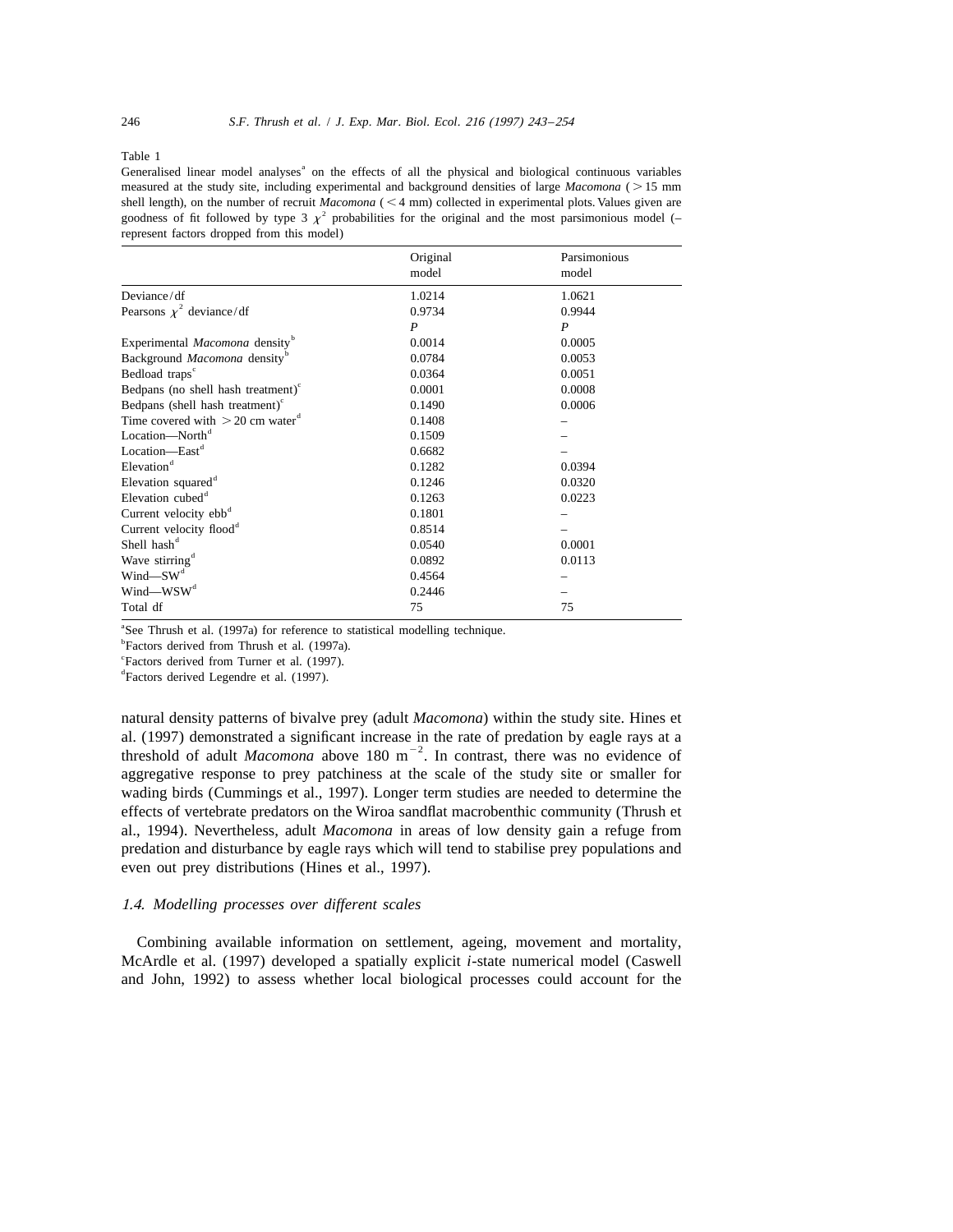large-scale (ca. 100 m) spatial patterns of the adult *Macomona*. The results of this model are consistent with Legendre et al. (1997), which found no support for the role of small-scale biological processes in determining the large-scale spatial arrangement of *Macomona*. When considering the role of local biotic interactions in generating largescale patterns, the specifics of the biological processes are important. The biology of *Macomona* we observed did not conform to the ''Neighbourhood Coherence Principle'' (Phipps, 1992). Movement by juvenile *Macomona* and eagle ray predation work to smooth-out spatial patterns in adult *Macomona* abundance. Small-scale interactions cannot be simply extrapolated to larger-scales by direct multiplication because different processes are likely to prevail at larger-scales.

Schneider et al. (1997) developed a graphical technique that enables the scope of experiments and surveys to be compared with models and theory. This procedure is a very useful starting point in any field programme because it focuses attention on the spatial aspects of study design [i.e., grain, lag, extent (see Thrush et al. (1997b) for references)] and readily identifies the level of extrapolation in results. This facilitates an iterative cycling between experimentation and theory by focusing attention on levels of extrapolation.

# **2. Ecology of benthic communities: integrating the issue of scale**

### 2.1. *Linking patterns and processes and making predictions*

There does not appear to be one right way to relate patterns and processes across scales. Simply adding or multiplying the effects identified in small-scale studies is problematic (O'Neill and Rust, 1979; Welsh et al., 1988). Rastetter et al. (1992) emphasise the need for caution in summing small-scale processes to model large-scale phenomena because of the errors that can arise due to variation among aggregated components. Moreover, processes operating at large-scale are not always the same as those operating at small-scale. So you could sum small-scale processes forever and yet predict nothing concerning larger-scale effects. Variance is also likely to change with scale. For both the classical and geostatistical estimators variance is inversely related to the size of the sampling units. Changing the extent of a study also changes the variance because physical control becomes more and more variable as the extent increases. Changing the observed variance by changing sampling grain and extent thus, changes our perception of what is more or less important in terms of sources of variation. Nevertheless, developing ways to integrate small-scale experimental studies into largerscale spatial mosaics is essential to predict large-scale effects (Wiens et al., 1993). The most promising strategies for spatial scaling involve a combination of empirical data collection, prediction and testing (Schneider, 1994). Root and Schneider (1995) independently reached a similar conclusion by comparing different research strategies that have been used to link effects on ecological systems across broad scales in space and time. They refer to a process of ''strategic cyclical scaling strategy'' in which large-scale associations are used to focus small-scale investigations. Iterative checking among pattern, process and prediction has been a consistent theme (Rastetter et al.,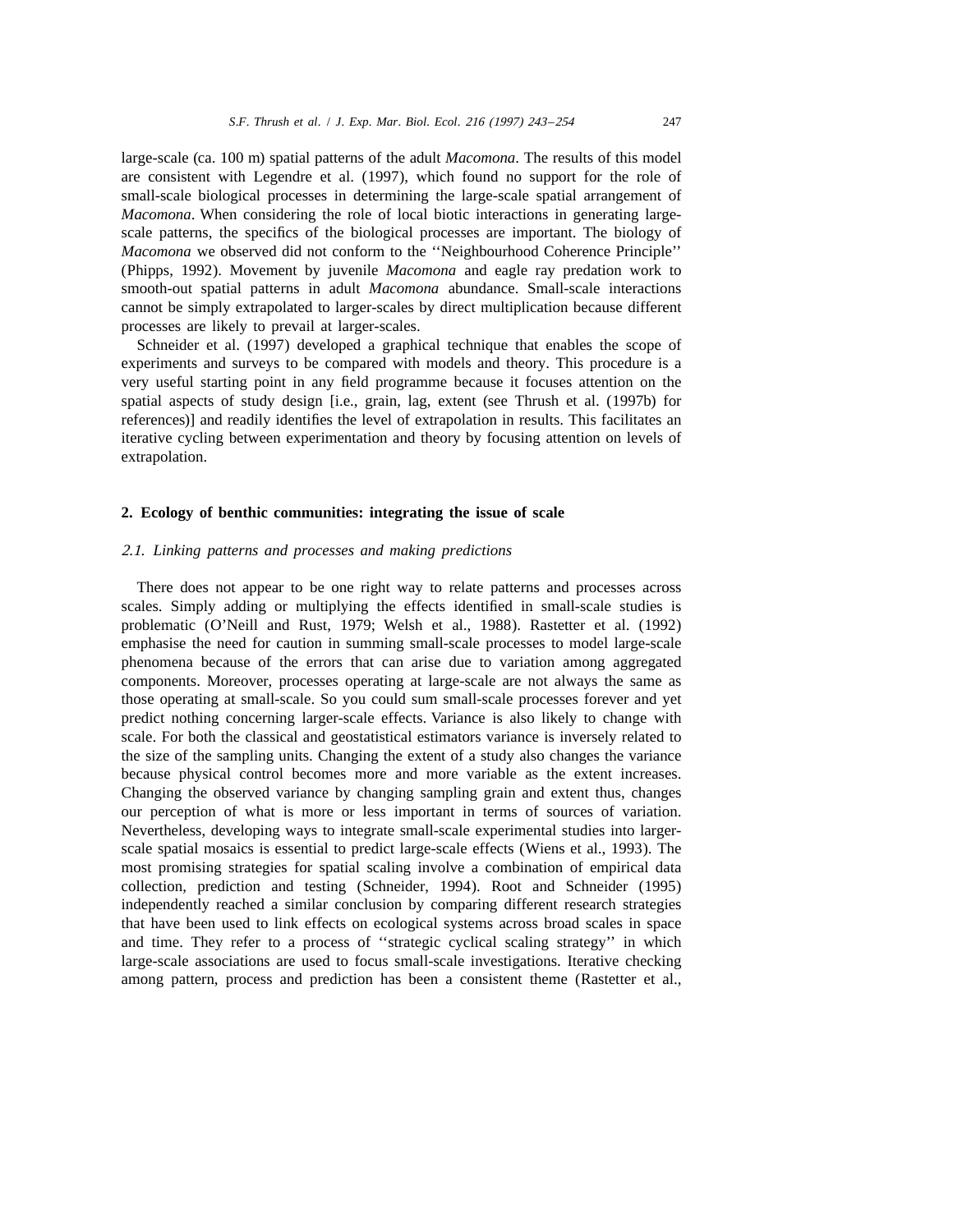1992; Wiens et al., 1993; Schneider, 1994; Root and Schneider, 1995; Schneider et al., 1997).

Scale is a particularly important issue in marine benthic ecosystems because oceanographic processes influence marine communities over a variety of space and time scales (Barry and Dayton, 1991). Dayton and Tegner (1984) emphasised the enormity of scaling-up implied by generalities based on small-scale experiments in marine benthic systems. Their paper integrated knowledge of processes studied for short time periods with events operating over much longer time scales. They emphasised the importance of using natural history information and observational studies to help design specific process experiments and to put the results of such studies into a broader perspective.

Recognition of the importance of physical processes as external forcing functions that contribute to heterogeneity in ecological systems has a long history. Significant relationships do exist between benthic community composition and physical variables (e.g., Warwick and Uncles, 1980; McLachlan, 1990; Warwick et al., 1991) and they provide an important first-order prediction of large-scale changes. While there is a danger that studying fine-scale dynamics can be irrelevant at the larger-scale (Hall et al., 1994), local biological processes may have emergent properties at larger-scales often through interactions with physical processes. If ecological patterns and processes were easily predicted from physical forces alone then we would be much further ahead in extending generalities and having confidence in predictions. Emergent properties of local biological interactions were not apparent in our workshop probably because species capable of modifying habitats through long-term changes in sediment topography were not important.

Heterogeneities in ecological systems are often generated by local processes interacting with the extremes in physical variables. For example, although sediment disturbance by individual deposit feeders is very localised, the sedimentary fabric can be predisposed to resuspension and erosion during storms with the associated loss of fauna on much larger-scales (Mills, 1969; Gray, 1974; Eagle, 1975; Rees et al., 1977; Rhoads et al., 1977). Conversely, small-scale polychaete tube-mats can reduce erosion by helping to stabilise sediments (Thrush et al., 1996). Pacala and Deutschman (1995) provided a good illustration of how small-scale details do matter when attempting to model large-scale phenomena. Their forest simulation models and field data demonstrated that local processes controlling spatial heterogeneity at the scale of individual trees can have large effects on ecosystem and community level properties (standing crop, successional species turnover). While most marine benthic organisms are not as long-lived or sedentary as trees, weak interactions and indirect effects are probably pervasive, although difficult to detect, and are likely to be important influences on ecosystem and community level properties (e.g., Underwood et al., 1983; Peterson and Black, 1988; Fairweather, 1990; Hall et al., 1990; Wootton, 1994; Menge, 1995). Ecological systems, with non-linear interactions, feedbacks, lags and priority effects, exhibit the characteristics of complex systems (Costanza et al., 1993; Cowan et al., 1994; Perry, 1995).

Natural history information is essential to integrate studies across space and time scales. Reproductive rates, life cycles, scales of movement, behaviour and resource requirements for different life-stages all play important roles in how species respond to environmental heterogeneities on different scales. Basic information on body size,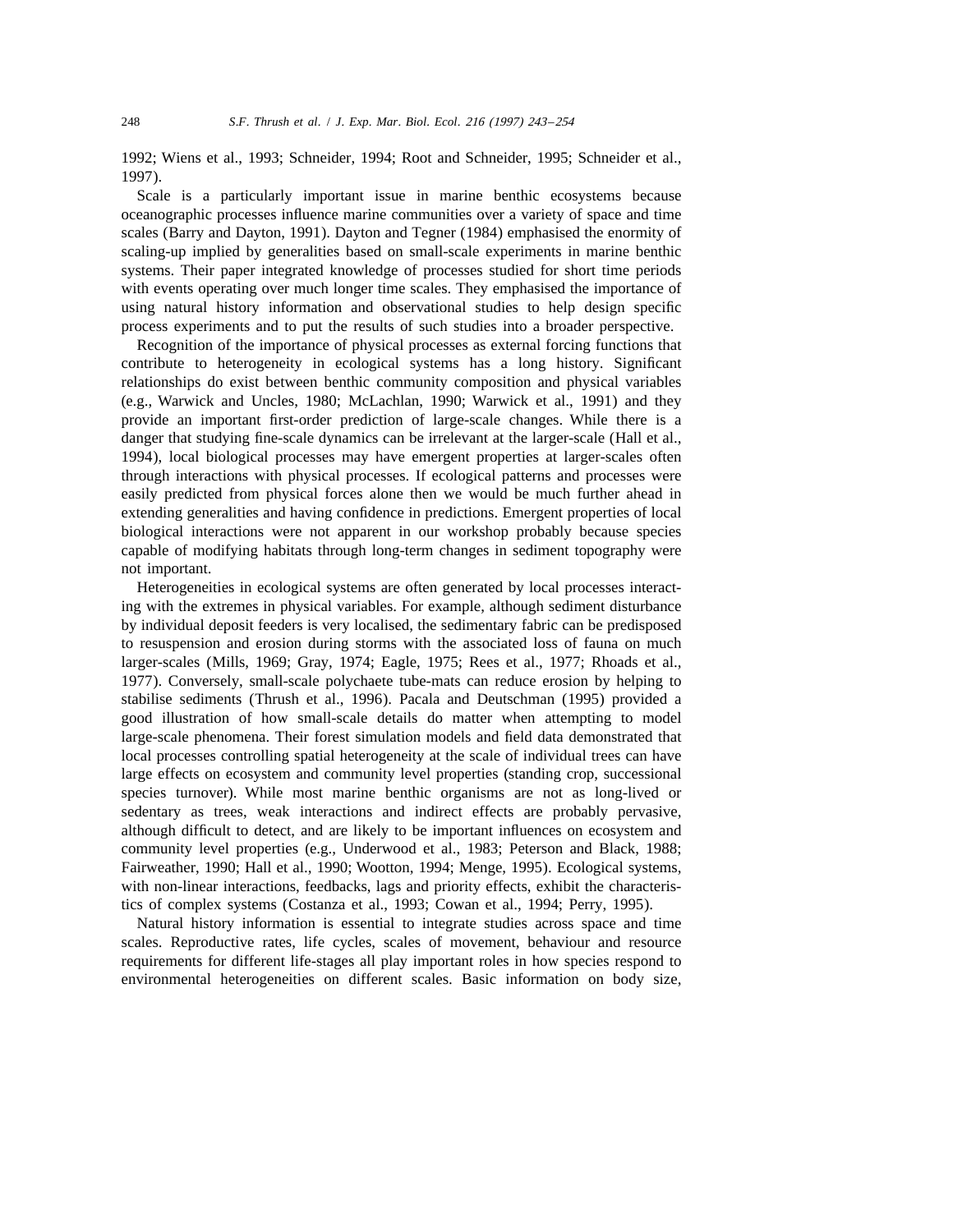mobility and feeding mode can also be used to predict successfully small-scale (6 m extent) spatial arrangements (Hewitt et al., 1996). Natural history information can also highlight limitations of ecological theory based on other systems. For example, in terrestrial systems it has been proposed that highly mobile organisms are likely to be less sensitive to small-scale patchiness than more sedentary species (Kotliar and Wiens, 1990; Milne, 1991). While some observations of predation by large vertebrates made during the workshop agree with this suggestion (Cummings et al., 1997; Hines et al., 1997), other processes, such as habitat selection or differential survival by the highly mobile juvenile *Macomona*, do not (Hewitt et al., 1996; Turner et al., 1997).

# 2.2. *Heterogeneity*, *scale and difficulties with study design and interpretation*

Experimental marine ecology has relied heavily on statistical methods developed for laboratory and agricultural research. One of the reasons field experiments are powerful ecological tools is that they provide the potential for strong inference (Hairston, 1989). But there are problems with heterogeneity, determining the "right scale" for experiments and the effect of changes in scale on experimental results. Hypothesis testing is important, but there is a risk of losing the larger-scale, and omitting important processes through a focus on certainty and single processes. Large-scale experiments are valuable and relevant (Carpenter, 1996), but they are not always feasible.

Ecological field experiments are conducted in heterogeneous environments that are not necessarily ecologically neutral. Interactions between experimental manipulations and background conditions can occur (Thrush et al., 1997a). There are developments in experimental design both to account for and incorporate heterogeneity. For example: Dutilleul (1993) provides analysis of variance designs for ecological field experiments that account for different types of spatial heterogeneity; Ver Hoef and Cressie (1993) describe analytical procedures using natural spatial variation to help determine treatment contrasts in field experiments; and Fortin and Gurevitch (1993) describe techniques to detect spatial autocorrelation and distinguish its effects from treatment effects in experiments.

Categorical analytical approaches implicitly focus the experimental design on finding the ''right scale''. In fact at the start of the workshop we spent many days trying to identify the scale of different processes that might be at work on the sandflat. This was a dead end since there was no characteristic scale for this study. Recognising that different processes are relevant at different scales and that processes may operate in different ways at different scales draws our focus away from a solely reductionist approach. Rather than asking ''what is the right scale?'', we should ask ''how do we go from one scale to another?''.

Changing the scales over which data are collected, involves changing sampling grain, lag or extent. Focusing on these three components can help us define how the importance of processes change with scale and recognise the degree of extrapolation possible from individual studies. Extending the results of studies by spatial scaling has two components; extending the generality of the results to different places (i.e., changing the spatial extent) and extending the size of the area to which the phenomena are applied (i.e., changing the spatial grain). Experiments manipulating grain have proved to be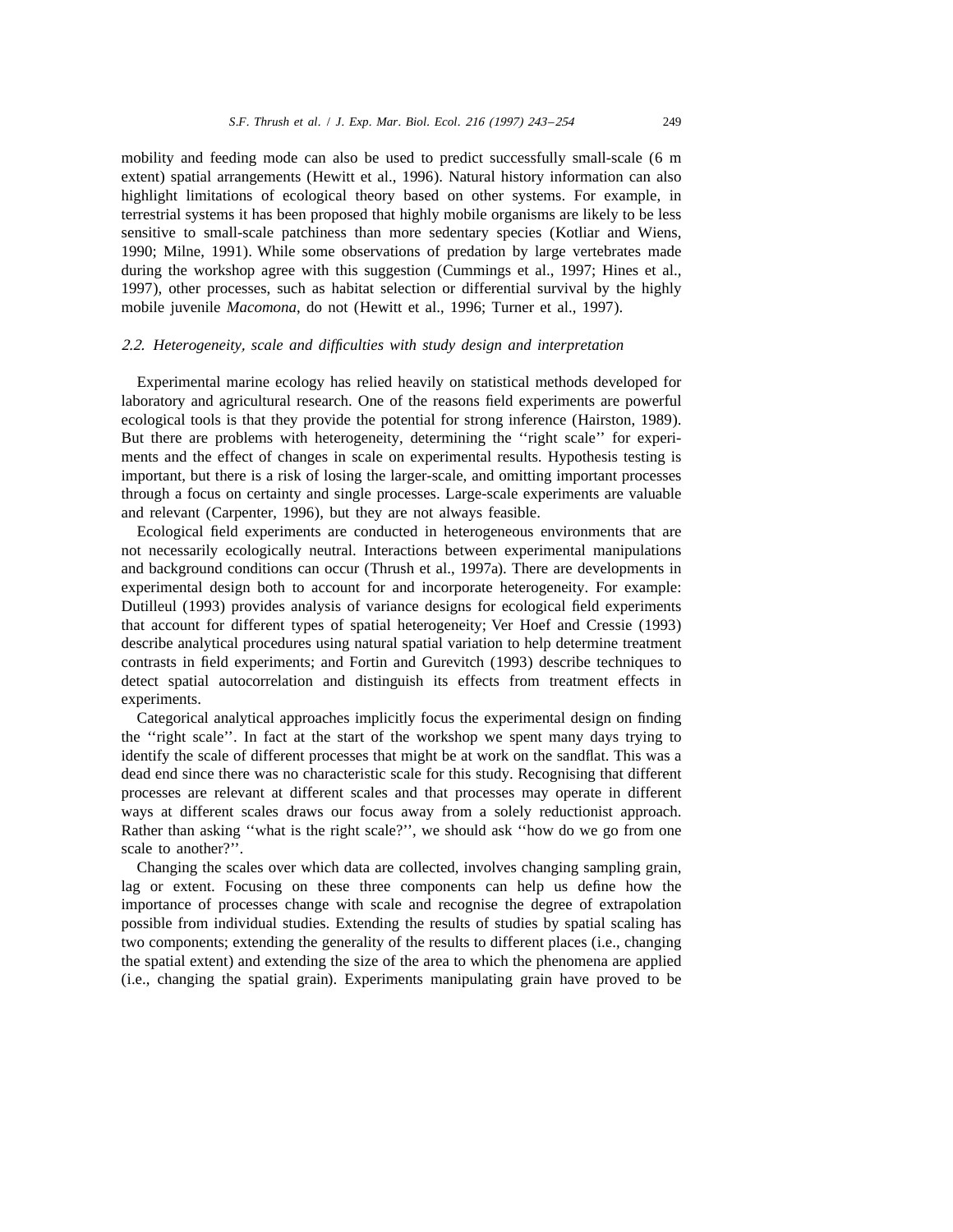insightful. For example, recolonisation of defaunated plots of sediments in both sheltered mudflats (Smith and Brumsickle, 1989) and exposed sandflats (Thrush et al., 1996) have revealed significant scale-dependent recovery, even though the plot sizes were small and only manipulated changes in grain over about one order of magnitude. Estimates of rates of sub-lethal predation by flatfish on *Austrovenus* were found to be highly dependent on plot size (Whitlatch et al., 1997), and eagle rays foraged in patches of adult *Macomona* on certain spatial scales (Hines et al., 1997). The extent of a study has a crucial influence on what processes appear important in determining species distributions, as demonstrated by spatial modelling of our study site (Legendre et al., 1997). Simply extending experiments or surveys to identify the generality of response is insufficient unless the many potential confounding factors likely to vary with extent can also be incorporated into the experimental design.

Grain, lag, extent and scope thus have important implications for study design and interpretation. Adding in treatments that manipulate any spatial or temporal components of sampling scale can hugely complicate the experimental design and limit the allocation of effort. Nevertheless, because our results are likely to be scale-dependent (Schneider, 1994; Schneider et al., 1997), we need to be more explicit about scale in the design of experiments and surveys so that we can more clearly recognise the degree of our extrapolation and generalisations. To identify how local processes are modified by changing environmental conditions, important environmental gradients can be incorporated into the study design. This can lead to greater sensitivity of analytical techniques and extend the ecological significance of experimental results (Dayton, 1971; Underwood et al., 1983; Keddy, 1991; Ellis and Schneider, in press).

The limitations of inferences drawn from different types of studies need to be appreciated and balanced against the range of scales of observation (Eberhardt and Thomas, 1991; McArdle, 1996). What is required is a quantitative synthesis of pattern and process studies. For instance, knowledge of nested spatial patterns allowed us to estimate suitable sampling intervals, essential to establishing relationships between spatial patterns and ecological phenomena (Hewitt et al., 1997). By embedding our experimental plots within the natural density-scape of adult *Macomona* within our study site, we were able to match grain to process (Thrush et al., 1997a). The extent of the study improved confidence in our results. Furthermore the  $250 \times 500$  m study site was equivalent in size to grid cells of large-scale models, allowing us to bridge the gap between flux and demography (Schneider et al., 1997). Thus, the multiple approaches used in the workshop provided information about a number of different spatial scales and processes.

#### **3. Future directions**

While the literature on the issue of scale in ecology has burgeoned in recent years, there is little practical advice to help field ecologists develop studies that enhance generalisation. Experimental results cannot be scaled upward according to area because not all concomitant rates scale with area in the same way. Thus, most experiments are not accurate scale models of larger-scale processes. Without the development of spatial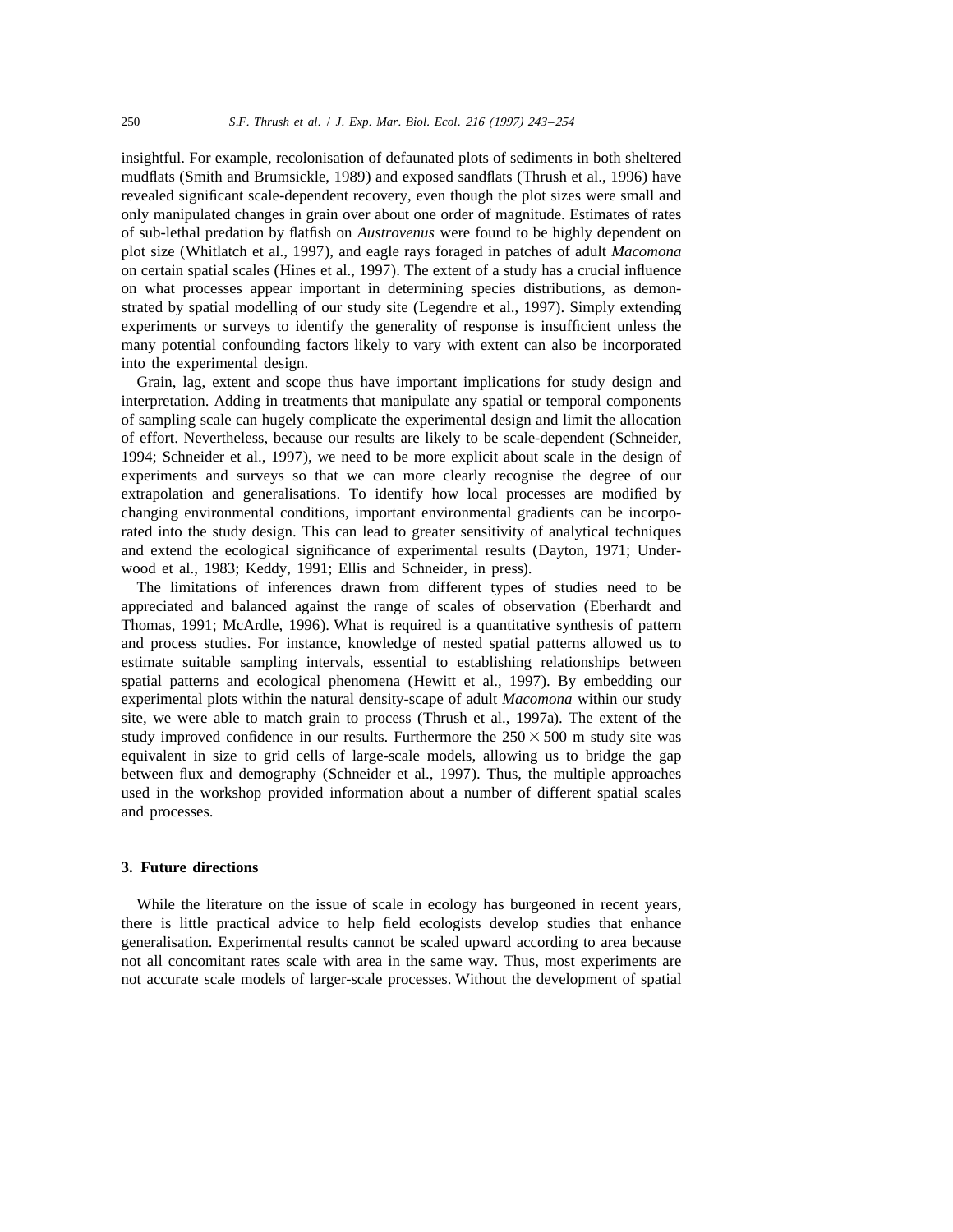*scaling rules (e.g.,*  $Rate = (Area)^b$ *)* to link local processes to larger-scale phenomena, we risk omitting some critical mechanisms. But as yet there is no history of formal spatial scaling in ecology (Schneider, 1994). In the absence of such rules we have to rely on formalised intuition as in the rate diagrams of Schneider et al. (1997). Inevitably this technique will be limited because we may expect non-linearities in scaling-up problems (He and Legendre, 1996). Nevertheless the use of rate diagrams is an important start toward a rigorous and quantitative assessment of the extent to which individual studies can be scaled-up.

We need to develop further methods that combine observations of system phenomena with experimentation on limited parts of the system (Wiens et al., 1993). A variety of tools is needed to understand ecological systems and improve our ability to extrapolate and generalise. In marine soft-sediment systems, techniques are available that enable us to broadly map habitat types (e.g., high resolution sonar and video images) and this can be combined with infaunal sediment sampling through the development of multiresolution sampling techniques. Geostatistics may then be used to link the large-scale variability apparent in maps through proxy variables to the results of small-scale experiments. To link results across scales will require a more multidisciplinary approach focusing on the integration of different studies that emphasise different processes and scales of heterogeneity. Where the direct linking of pattern and process at different scales (Thrush et al., 1997a) is not possible, different studies may be combined by careful meta-analysis (Arnqvist and Wooster, 1995). Meta-analysis has the potential to enable a weighting of individual studies dependent on the scale over which they have been conducted. Ecologists are attuned to the problems of replication in the design of individual studies, now it is essential that the issue of scale and representativeness also be treated in such a rigorous fashion.

#### **4. Conclusions**

In all of our recommendations we emphasise the need to produce predictions relevant to the large-scale. Unfortunately this is often at variance with the need for confidence in results. Confidence is normally gained by increasing replication with a concomitant increase in effort, whereas generality of results is often gained by increasing sample separation. Developing strategies that nest different sampling techniques with different levels of resolution can help provide confidence in the representiveness of results. We must carefully and explicitly evaluate the trade-offs between confidence and generality, because too much emphasis may be placed variously on certainty (learning more and more about less and less) or generality (learning less and less about more and more).

One ''test'' of our understanding of benthic community structure and function is to provide information and solutions to environmental managers. Studies at the scale of environmental management have important benefits by integrating science into the management process (Walters and Holling, 1990; Holling, 1996). In order to address issues of harbour-wide, regional, or global change we need to be able to answer questions of how large-scale processes will influence ecological processes on local scales and how these effects will vary from place to place. Identifying the limits to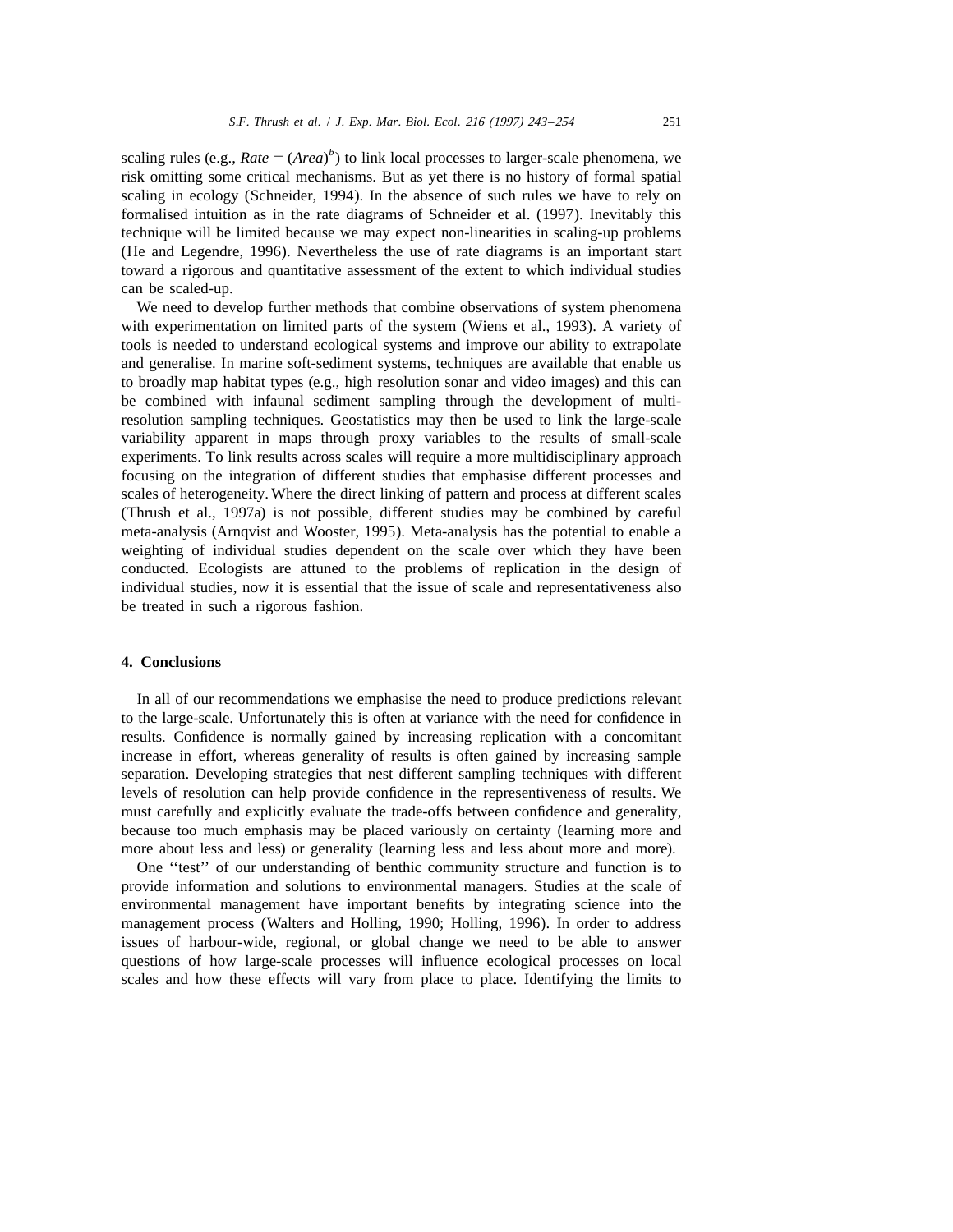extrapolation from small-scale studies, how processes interact across scales, and how we develop techniques for incorporating scale into ecology and environmental management are important, exciting and challenging questions facing both ecologists and environmental managers.

#### **Acknowledgements**

We thank Peter Fairweather and Richard Warwick for comments that improved an earlier version this paper. This research was made possible by support from NIWA-NSOF and FRST-CO1517.

#### **References**

- Arnqvist, G., Wooster, D., 1995. Meta-analysis: synthesizing research findings in ecology and evolution. Trend Eco. Evo. 10, 236–240.
- Barry, J.P., Dayton, P.K., 1991. Physical heterogeneity and the organisation of marine communities. In: Kolasa, K., Pickett, S.T.A. (Eds.), Ecological Heterogeneity. Springer-Verlag, New York, pp. 270–320.
- Bell, R.G., Hume, T.M., Dolphin, T.J., Green, M.O., Walters, R.A., 1997. Characterisation of physical environmental factors on an intertidal sandflat, Manukau Harbour, New Zealand. J. Exp. Mar. Biol. Ecol. 216 (1–2), 11–31.
- Carpenter, S.R., 1996. Microcosm experiments have limited relevance for community and ecosystem ecology. Ecology 77, 677–680.
- Caswell, H., John, A.M., 1992. From the individual to the population in demographic models. In: De Angles, D.L., Gross, L.J. (Eds.), Individual Based Models and Approaches in Ecology: Populations, Communities and Ecosystems. Chapman and Hall, New York, pp. 36–61.
- Costanza, R., Wainger, L., Folke, C., Maler, K.-G., 1993. Modeling complex ecological economic systems. Bioscience 43, 545–555.
- Cowan, G.A., Pines, D., Meltzer, D. (Eds.), 1994. Complexity metaphors, models and reality. Proceedings Santa Fe Institute Studies in the Science of Complexity. Addison-Wesley, Reading, MA, 731 pp.
- Cummings, V., Schneider, J.D.C., Wilkinson, M.R., 1997. Multiscale experimental analysis of aggregative responses of mobile predators to infaunal prey. J. Exp. Mar. Biol. Ecol. 216 (1–2), 211–227.
- Dayton, P.K., 1971. Competition, disturbance and community organisation: The provision and subsequent utilization of space in a rocky intertidal community. Ecol. Monogr. 41, 351–389.
- Dayton, P.K., Tegner, M.J., 1984. The importance of scale in community ecology: A kelp forest example with terrestrial analogs. In: Price, P.W., Slobodchikoff, C.N., Gaud, W.S. (Eds.), A New Ecology: Novel Approaches to Interactive Systems. Wiley, New York, pp. 457–483.
- Dolphin, T.J., Hume, T.M., Parnell, K.E., 1995. Sedimentary and oceanographic processes on a sandflat in an enclosed sea, Manukau Harbour, New Zealand. Mar. Geol. 128, 169–181.
- Dutilleul, P., 1993. Spatial heterogeneity and the design of ecological field experiments. Ecology 74, 1646–1658.
- Eagle, R.A., 1975. Natural fluctuations in a soft-bottom community. J. Mar. Biol. Assoc. UK 55, 865–878.
- Eberhardt, L.L., Thomas, J.M., 1991. Designing environmental field studies. Ecol. Monogr. 61, 53–73.
- Ellis, J.I., Schneider, D.C., in press. Evalution of a gradient sampling design for environmental impact assessment. Environ. Monit. Asses.
- Fairweather, P.G., 1990. Can predation interact with other community processes on rocky reefs? Aust. J. Ecol. 15, 453–464.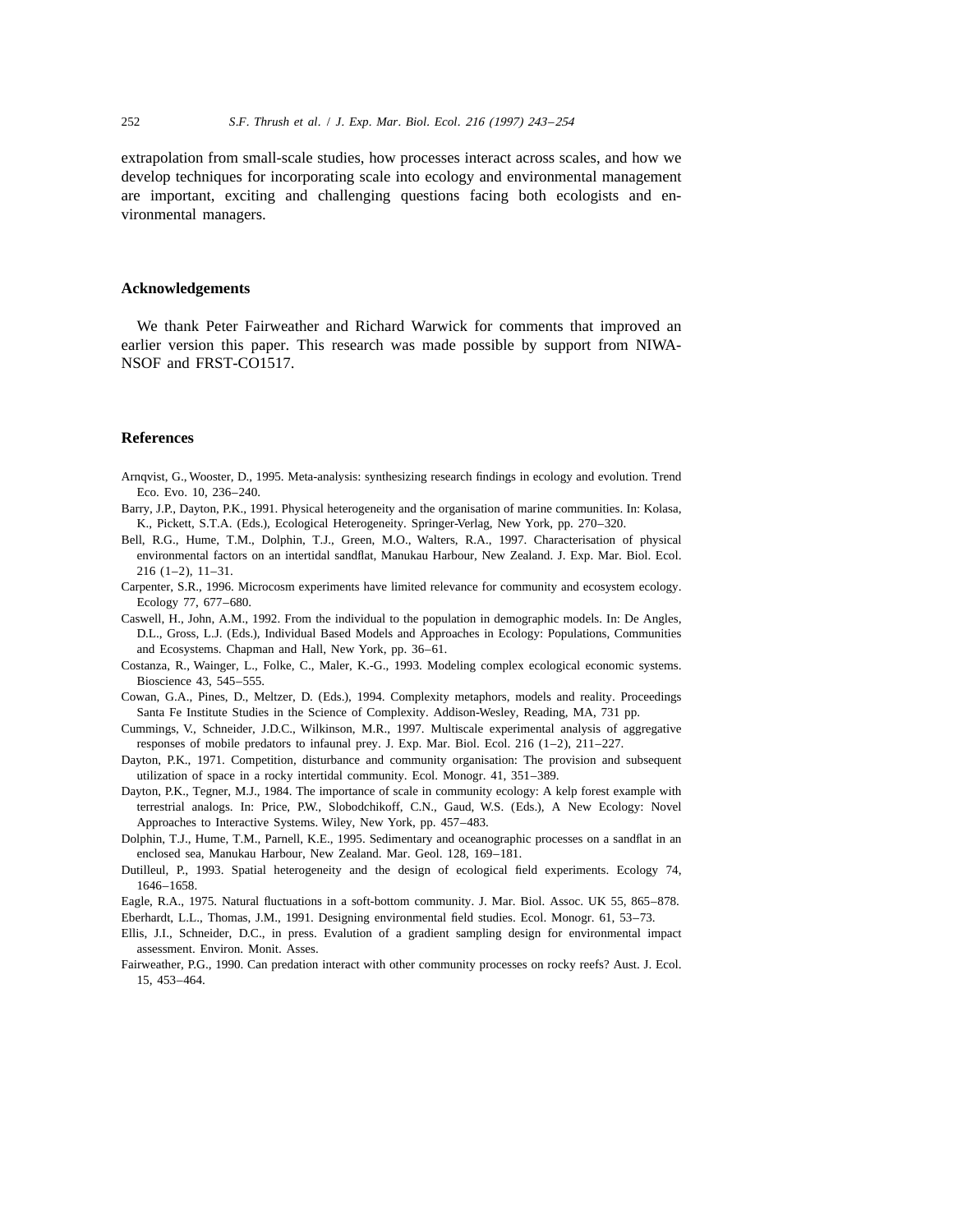- Fortin, M.-J., Gurevitch, J., 1993. Mantel tests: spatial structure in field experiments. In: Scheiner, S.M., Gurevitch, J. (Eds.), Design and Analysis of Ecological Experiments, Chapman and Hall, New York, pp. 342–359.
- Grant, J., Turner, S.J., Legendre, P., Hume, T.M., Bell, R.G., 1997. Patterns of sediment reworking and transport over small spatial scales on an intertidal sandflat, Manukau Harbour, New Zealand. J. Exp. Mar. Biol. Ecol. 216 (1–2), 33–50.
- Gray, J.S., 1974. Animal–sediment relationships. Oceanogr. Mar. Biol. Annu. Rev. 12, 707–722.
- Hairston, S.N.G., 1989. Ecological Experiments: Purpose, Design and Execution. Cambridge University Press, Cambridge, 370 pp.
- Hall, S.J., Raffaelli, D., Thrush, S.F., 1994. Patchiness and disturbance in shallow water benthic assemblages. In: Giller, P.S., Hildrew, A.G., Raffaelli, D. (Eds.), Aquatic Ecology: Scale, Pattern and Processes. Blackwell Scientific, Oxford, pp. 333–375.
- Hall, S.J., Raffaelli, D., Turrell, W.R., 1990. Predator-caging experiments in marine systems: A re-examination of their value. Am. Nat. 136, 657–672.
- He, F., Legendre, P., 1996. On species–area relations. Am. Nat. 148, 719–737.
- Hewitt, J.E., Legendre, P., McArdle, B.H., Thrush, S.F., Bellehumeur, C., Lawrie, S.M., 1997. Identifying relationships between adult and juvenile bivalves at different spatial scales. J. Exp. Mar. Biol. Ecol. 216  $(1-2)$ , 77-98.
- Hewitt, J.E., Thrush, S.F., Cummings, V.J., Pridmore, R.D., 1996. Matching patterns with processes: predicting the effect of size and mobility on the spatial distributions of the bivalves *Macomona liliana* and *Austrovenus stutchburyi*. Mar. Ecol. Prog. Ser. 135, 57–67.
- Hines, A.H., Whitlatch, R.B., Thrush, S.F., Hewitt, J.E., Cummings, V.J., Dayton, P.K., Legendre, P., 1997. Nonlinear foraging response of a large marine predator to benthic prey: eagle ray pits and bivalves in a New Zealand sandflat. J. Exp. Mar. Biol. Ecol. 216 (1–2), 191–210.
- Holling, C.S., 1996. Surprise for science, resilience for ecosystems, and incentives for people. Ecol. Apps 6, 733–735.
- Keddy, P.A., 1991. Working with heterogeneity: an operators's guide to environmental gradients. In: Kolasa, J., Pickett, S.T.A. (Eds.), Ecological Heterogeneity. Springer-Verlag, New York, pp. 181–201.
- Kotliar, N.B., Wiens, J.A., 1990. Multiple scales of patchiness and patch structure: a hierarchical framework for the study of heterogeneity. Oikos 59, 253–260.
- Legendre, P., Thrush, S.F., Cummings, V.J., Dayton, P.K., Grant, J., Hewitt, J.E., Hines, A.H., McArdle, B.H., Pridmore, R.D., Schneider, D.C., Turner, S.J., Whitlatch, R.B., Wilkinson, M.R., 1997. Spatial structure of bivalves in a sandflat: scale and generating processes. J. Exp. Mar. Biol. Ecol. 216 (1–2), 99–128.
- McArdle, B.H., 1996. Levels of evidence in studies of competition, predation and disease. New Zealand J. Ecol. 20, 7–15.
- McArdle, B.H., Hewitt, J.E., Thrush, S.F., 1997. Pattern and process: it is not as easy as it looks. J. Exp. Mar. Biol. Ecol. 216 (1–2), 229–242.
- McLachlan, A., 1990. Dissipative beaches and macrofauna communities on exposed intertidal sands. J. Coast. Res. 6, 57–71.
- Menge, B.A., 1995. Indirect effects in marine rocky intertidal interaction webs: patterns and importance. Ecol. Monogr. 65, 21–74.
- Mills, E.I., 1969. The community concept in marine ecology, with comments on continua and instability in some marine communities: A review. J. Fish. Res. Bd. Can. 26, 1415–1428.
- Milne, B.R., 1991. Heterogeneity as a multiscale characteristic of landscapes. In: Kolasa, J., Pickett, S.T.A. (Eds.), Ecological Heterogeneity. Springer-Verlag, New York, pp. 69–84.
- Olafsson, E.B., Peterson, C.H., Ambrose, W.G., 1994. Does recruitment limitation structure populations and communities of macroinvertebrates in marine soft sediments: the relative significance of pre- and post-settlement processes. Oceanogr. Mar. Biol. Annu. Rev. 32, 65–109.
- O'Neill, R.V., Rust, B., 1979. Aggregation error in ecological models. Ecol. Mod. 7, 91–105.
- Pacala, S.W., Deutschman, D.H., 1995. Details that matter: the spatial distribution of individual trees maintains forest ecosystem function. Oikos 74, 357–365.
- Perry, D.A., 1995. Self-organizing systems across scales. Trends Eco. Evo. 10, 241–244.
- Peterson, C.H., Black, R., 1988. Density-dependent mortality caused by physical stress interacting with biotic history. Am. Nat. 131, 257–270.